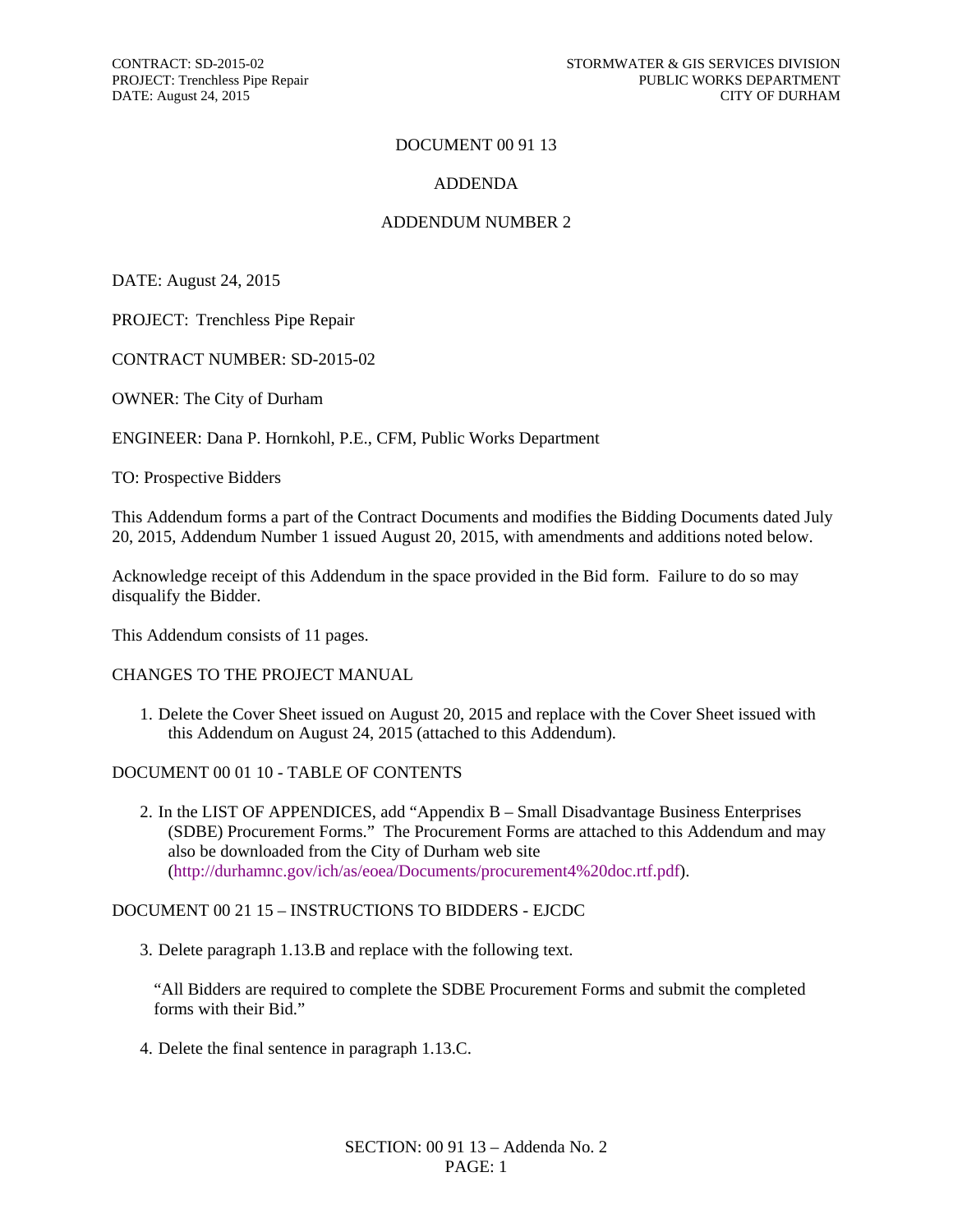5. Delete paragraph 1.16.E.9.b and replace with the following text.

"b. SDBE Procurement Forms"

DOCUMENT 00 41 43 – BID FORM – UNIT PRICE (SINGLE-PRIME CONTRACT)

- 6. In paragraph 6, in the list of information to be included with the Bid submission, delete number 2 and replace with the following text.
	- "2. SDBE Procurement Forms (see Appendix B).

### END OF DOCUMENT